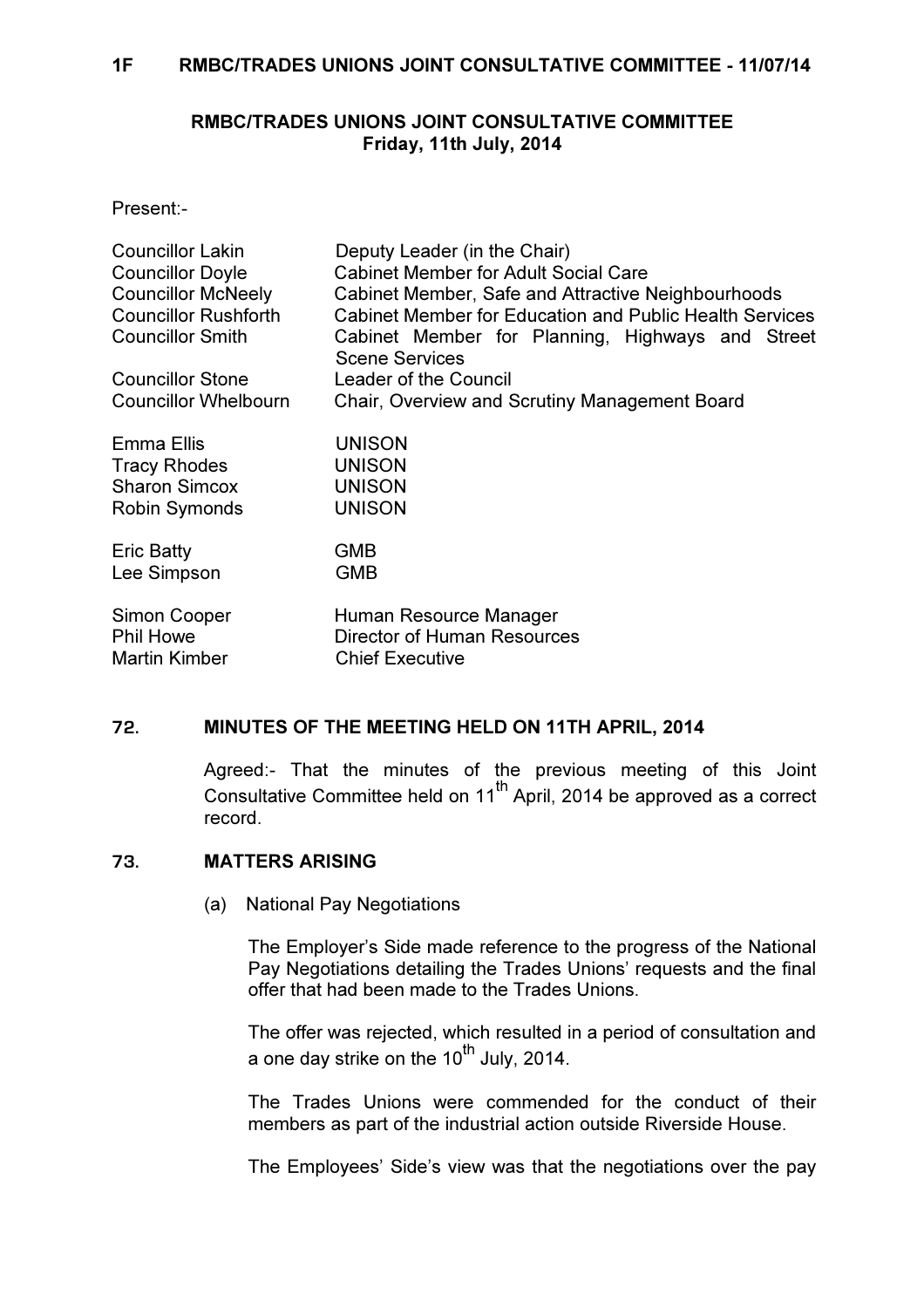award had come to a standstill and little progress was being made. Thanks were offered to those who supported the industrial action and it was hoped this would herald a change of dynamics with a way forward. If no agreement could be reached plans were in hand to take further industrial action in September.

Management was urged, however, to take a stand regarding employees who did not participate in the industrial action to ensure they remained working rather than observing those on the picket line.

The Employer's Side also confirmed that a letter had been received from the Trades Unions regarding the use of the savings from employees on strike and it was agreed that the savings would be used as individual spend on services rather than a means to funding the budget gap.

(b) Council Budget Update

The Employer's Side gave an update on the latest budget estimates with the Council facing a deficit of £15.5m in 2015/16 and an additional £16.5m in 2016/17.

Given the scale of savings required Members have given their approval to open a further window of opportunity for voluntary severance under the terms of the Council's discretionary scheme which offered an additional twelve weeks for those employees able to leave by the end of August 2014. This window would close on 31st July, 2014.

Consideration was to be given to yet more innovative ways to balance the budget. Increasingly the Council would be forced to focus on significantly reconfiguring services, working differently or with partners and outsourcing services.

(c) Rotherham Living Wage

The Employer's Side gave an update on discussions with Trade Unions on the mechanism for implementing a Local Living Wage from 1<sup>st</sup> October, 2014. A draft collective agreement had been circulated to the Trade Unions and it is hoped that this will shortly be signed by all parties.

It was noted that the implementation of a Local Living Wage at £7.65 per hour would substantially increase rates of pay beyond those proposed by the national pay offer on spinal column points 5 to 10. This would represent a 17% increase for the lowest paid employee in the Council.

The Employees' Side welcomed the proposal for the Local Living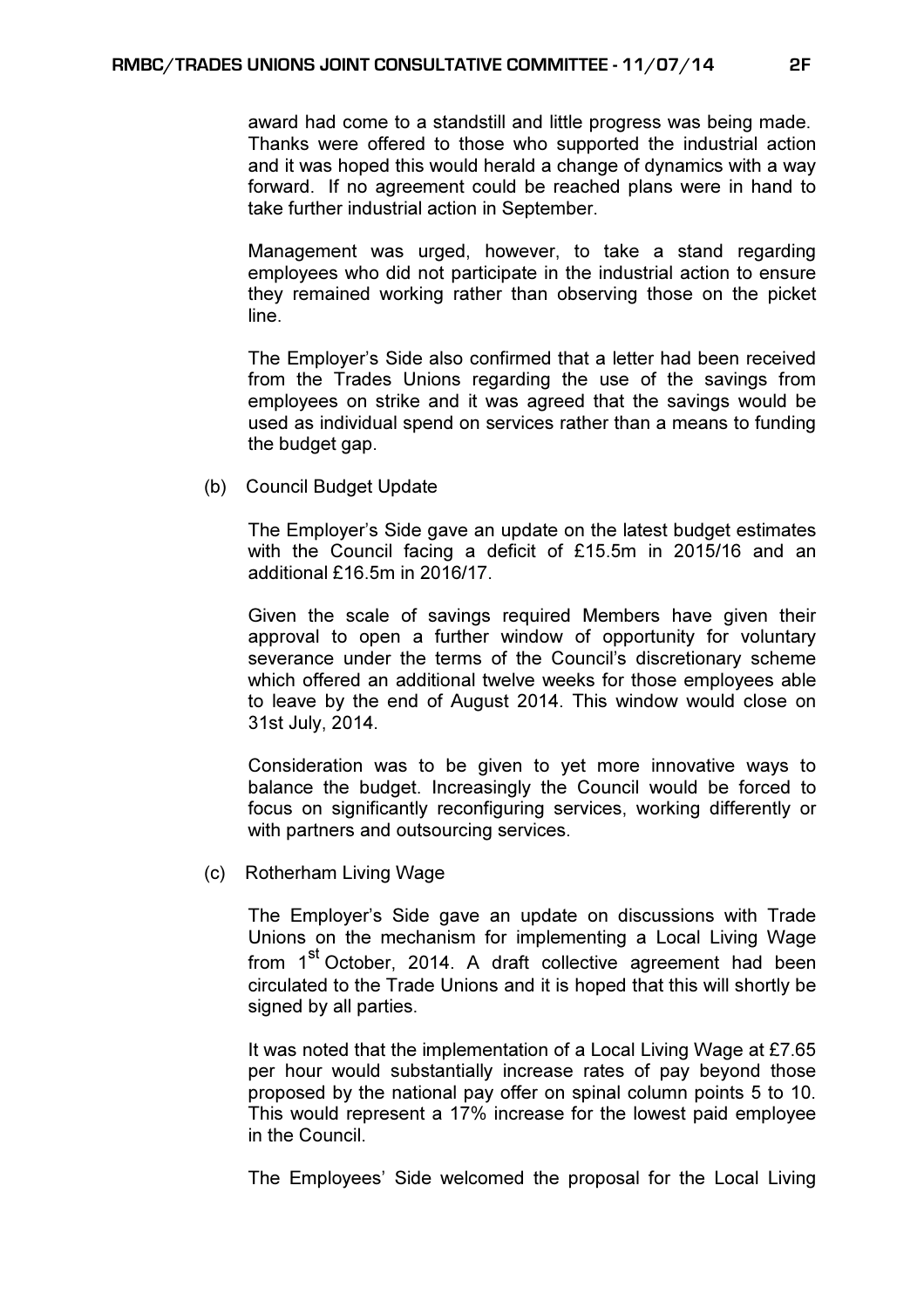### 1F RMBC/TRADES UNIONS JOINT CONSULTATIVE COMMITTEE - 11/07/14

Wage and the benefits this would bring to around 1,500 employees.

Questions were raised about the implementation of the Local Living Wage and the indications that this would only apply only up to 37 hours and any additional overtime would revert back to the earlier rate without an enhancement, but then at time and a half.

The Employer's Side took on board the concerns raised and agreed to give it further consideration.

(d) Disabled Parking at Riverside House

The Employer's Side confirmed that those individuals affected by the introduction of charges for blue badge holders have either continued to park at Riverside House and pay the appropriate charge or made alternative arrangements.

(e) Unison Petition on Children's Centres

The Employer's Side confirmed that clarification had been sought on the level of signatures required on a petition in order to trigger a Council debate. The figure at which the Council had to debate a petition (or at least the issue raised by the petition) within the Council's "Scheme for handling petitions" was 5% of the local population. However, it was noted that despite the confusion over the 9,555 and 12,865 population figures the legislation with regards to petitions had changed and there was no legal requirement for a Council debate.

There would, however, be consideration to revising the Policy for adoption at the Annual Council Meeting in 2015.

(f) Travelling Time

The Employees' Side asked if any progress had been made on private home care providers and their non-payment of travelling time.

The Employer's Side confirmed that there was no further information to report on those companies who were commissioned on behalf of the Council. However, should the Trades Unions have examples of malpractice then this should be shared and would be investigated further.

(d) National Pay Negotiations

The Employer's Side made reference to the progress of the National Pay Negotiations detailing the Trades Unions' requests and the final offer that had been made to the Trades Unions.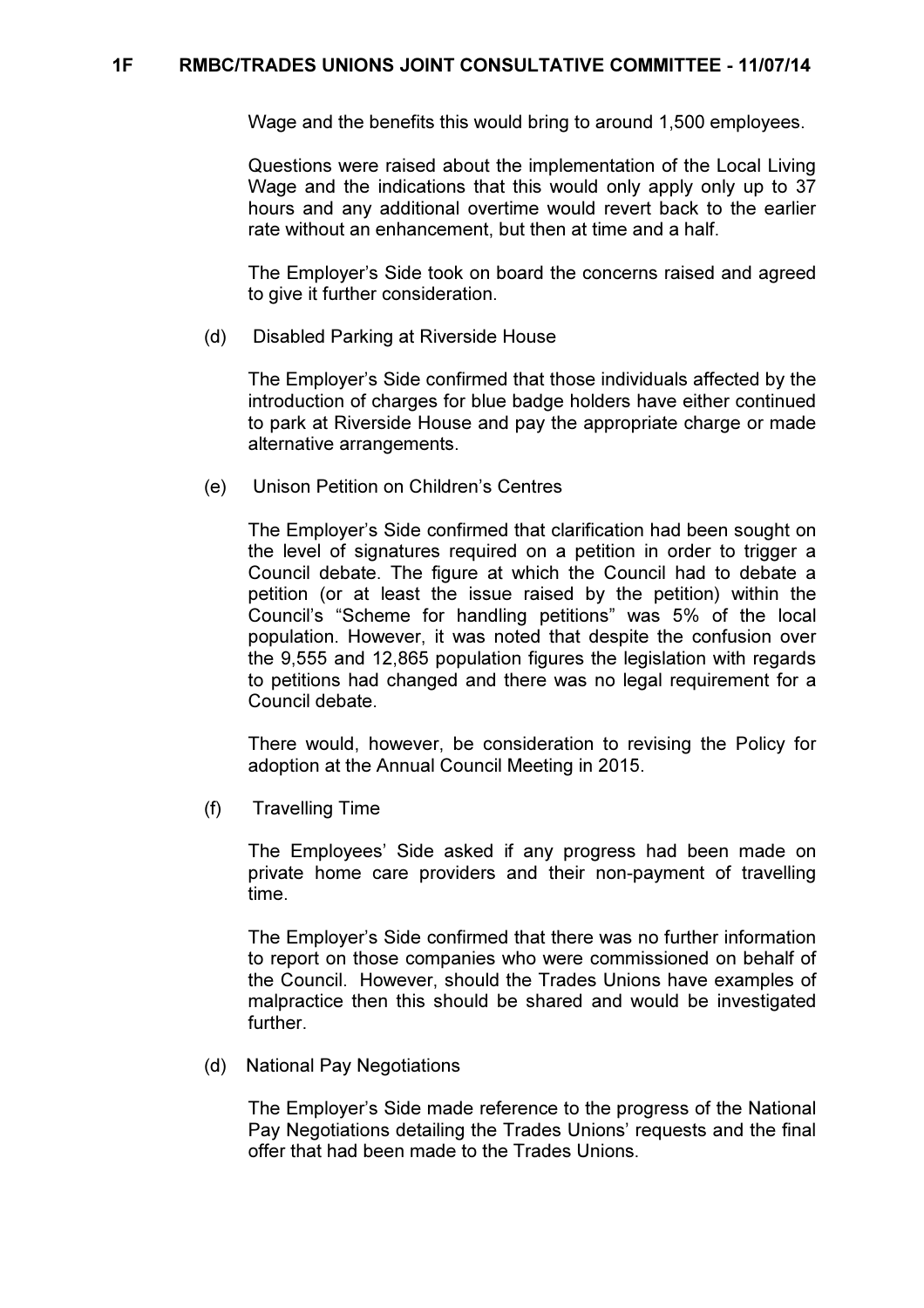The offer was rejected, which resulted in a period of consultation and a one day strike on the  $10^{th}$  July, 2014.

The Trade Unions were thanked for their co-operation on reaching agreement on exemptions from strike action for life and limb services.

The Employees' Side's view was that the negotiations over the pay award had come to a standstill and little progress was being made. The Trade Unions have indicated that if no agreement could be reached plans were in hand to take further national industrial action in September.

(e) Council Budget Update

The Employer's Side gave an update on the latest budget estimates with the Council now facing a deficit reduced from an initial £23m to a latest estimated 'gap' of £15.5m after financial accounting savings in 2015/16 and an additional £16.5m in 2016/17, before any other national adjustments via the Autumn Statement or other in-year decisions.

Given the scale of savings required Members had given their approval to open a further window of opportunity for voluntary severance under the terms of the Council's discretionary scheme which offered an additional twelve weeks for those employees able to leave by the end of August 2014. A total of 160 employees had so far sought information about their figures. This window would close on 31st July, 2014.

Consideration was to be given to yet more innovative ways to balance the budget. Increasingly the Council would be forced to focus on significantly reconfiguring services, working differently or with partners and outsourcing services.

(f) Rotherham Living Wage

The Employer's Side gave an update on discussions with Trade Unions on the mechanism for implementing a Local Living Wage from 1<sup>st</sup> October, 2014. A draft collective agreement had been circulated to the Trade Unions and it is hoped that this will shortly be signed by all parties.

It was noted that the implementation of a Local Living Wage supplement to add to substantive grade rates taking minimum Council pay rates up to £7.65 per hour would substantially increase rates of pay beyond those proposed by the national pay offer on spinal column points 5 to 10. This would represent a 17% increase for the lowest paid employee in the Council.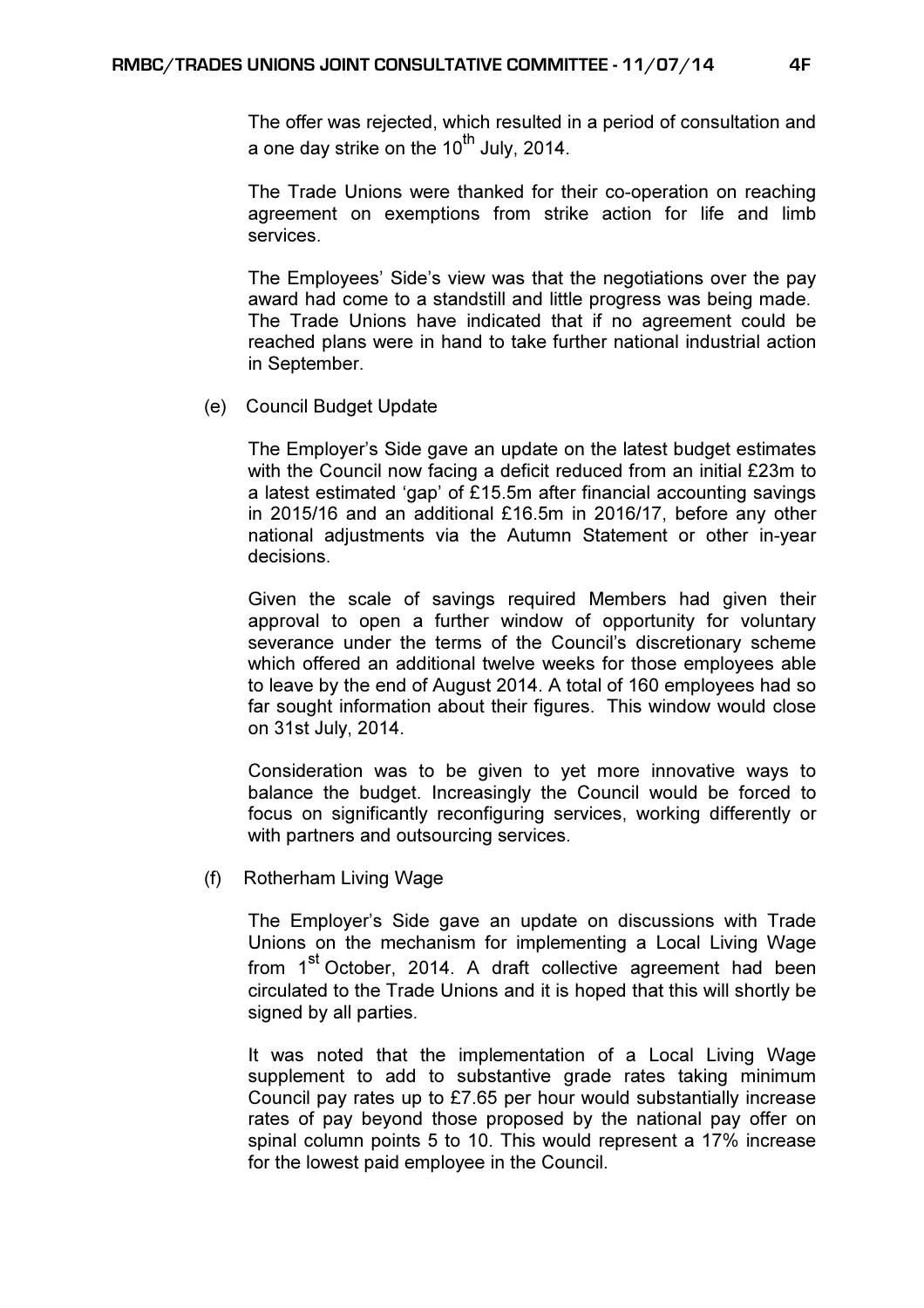The Employees' Side welcomed the proposal for the Local Living Wage and the benefits this would bring to around 1,500 employees.

Questions were raised about the implementation of the Local Living Wage and the indications that this would only apply only up to 37 hours and any additional overtime would revert back to the substantive rate with the appropriate enhancement.

The Employer's Side agreed to give this point further consideration.

#### 74. ORGANISATIONAL UPDATE

 The Employer's Side gave an update on the various Directorates drawing particular attention to matters within:-

- Children and Young People's Services.
- Environment and Development Services.
- Neighbourhoods and Adult Services.
- Resources.

The Employees' Side welcomed the proposal that a further three Children's Centres would continue to be run by the Council making twelve in total across the Borough. Questions had been raised regarding 'predetermination' when it was noted that a press release was issued at the beginning of May about increasing the numbers to a further three when the consultation process only closed on the 30<sup>th</sup> April, 2014.

The Employer's Side explained the rationale behind the press release and the interim report that was presented to Cabinet for information only, which highlighted the need for some reconsideration around geographical spread and demographic usage.

Attention would now be given to the expressions of interest that had been received from schools and other agencies about running those centres no longer being funded by the Council.

The Employees' Side wished to place on record their thanks to the Council for officer involvement in discussions to seek to resolve the Abbey School dispute.

In terms of Resources the Employees' Side referred to the Single Fraud Investigation Service and the anticipation that six members of staff would be transferring to this new service. The Council was urged to review if any re-engineering of the service might impact on the prospects for people employed by Rotherham and therefore avoid any need to transfer.

The Employer's Side confirmed this would be relayed to service managers for their consideration.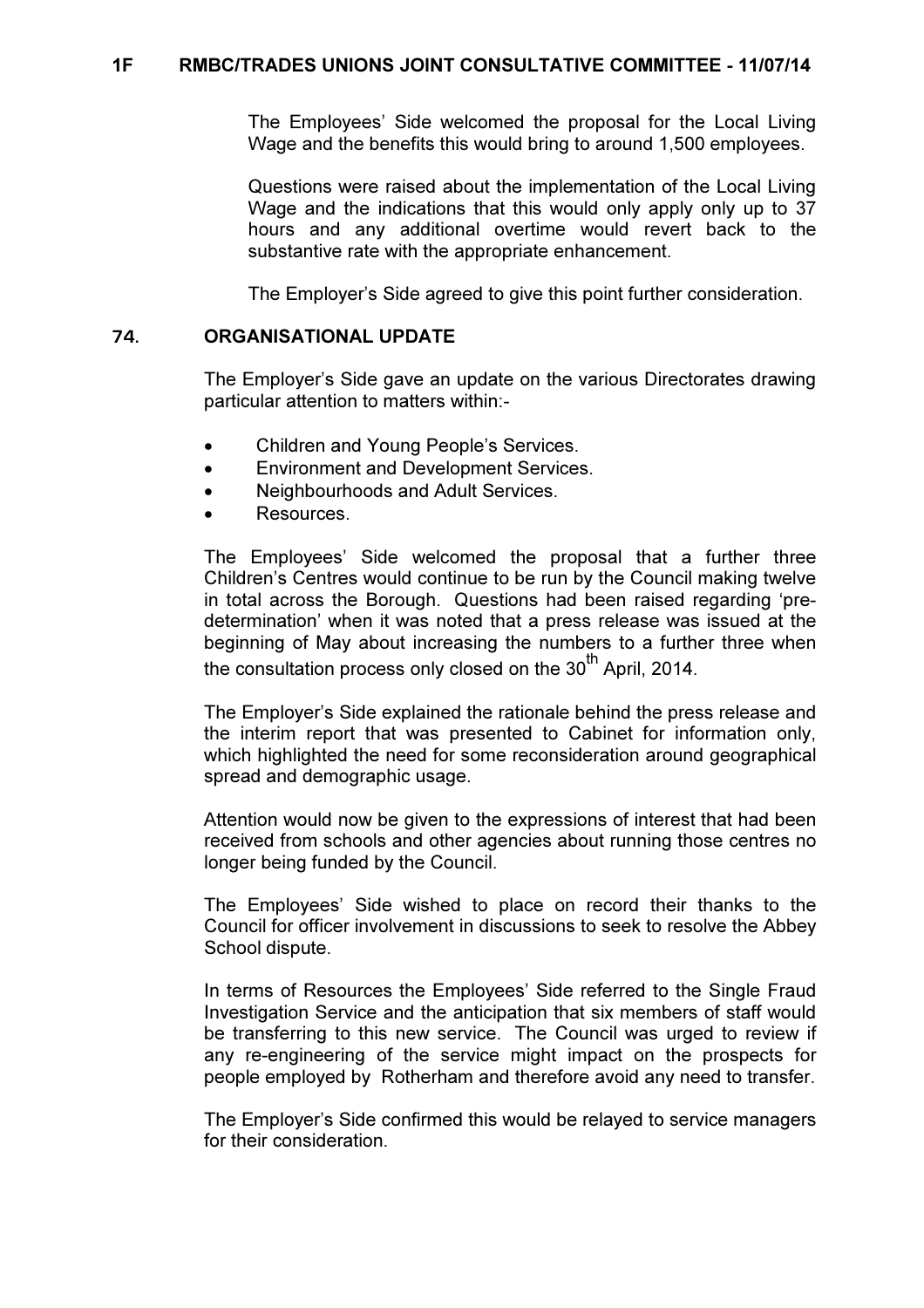#### 75. MILEAGE RATE

 This item was deferred for a second time to enable the representative from Unison who originally submitted the item to be present.

#### 76. SICKNESS ABSENCE QUARTERLY INFORMATION (2013/14 QUARTER 4 INFORMATION TO 31ST MARCH, 2014)

 The Employer's Side confirmed that the year-end figure for days lost due to sickness per employee for 2012/13 was 7.51 days. This represented a reduction of 0.45 days compared to 2011/12.

The final year end figure for 2013/14 Quarter 4 ending 31st March, 2014 was now officially reported at 8.3 days.

This year's Chartered Institute of Personnel and Development and Simply Health Absence Management Survey had noted an overall increase in absence rates across the country. For organisations of 5000+ the average was reported to be 9.2 days.

Some of the rise in the Council's sickness absence could be attributed to the statistical fact that the Council's workforce 'denominator' had reduced due to the significant number of transfers out of lower absence Schoolbased employees to Academy or Trust status. If those Schools that had converted to Academy status last year were factored back into the Council's absence calculation, the year end outturn would have been 7.75 days, representing only 0.24 days higher than the year before.

The Employees' Side considered the sickness absence information to be positive, but suggested that the increase could probably be attributable to anxiety and stress as a direct result of the impact on staff by the budget cuts.

The Employer's Side took its role as a responsible employer seriously and was continuing to consider how it could the deliver services and manage public expectation realistically without overloading the already hard working staff whilst managing sickness levels.

The Employees' Side also raised some concern about the process of managing sickness absence, the prognosis and options for returning/not returning to work and the termination of employment with compensatory payments.

The Employer's Side listened to the concerns, but pointed out that it was necessary to consider a variety options as part of managing sickness in the workplace. The Council's has an excellent track record of dealing proportionately and sympathetically with sickness absence balanced against a need to take appropriate action where sickness absence had reached levels of concern..